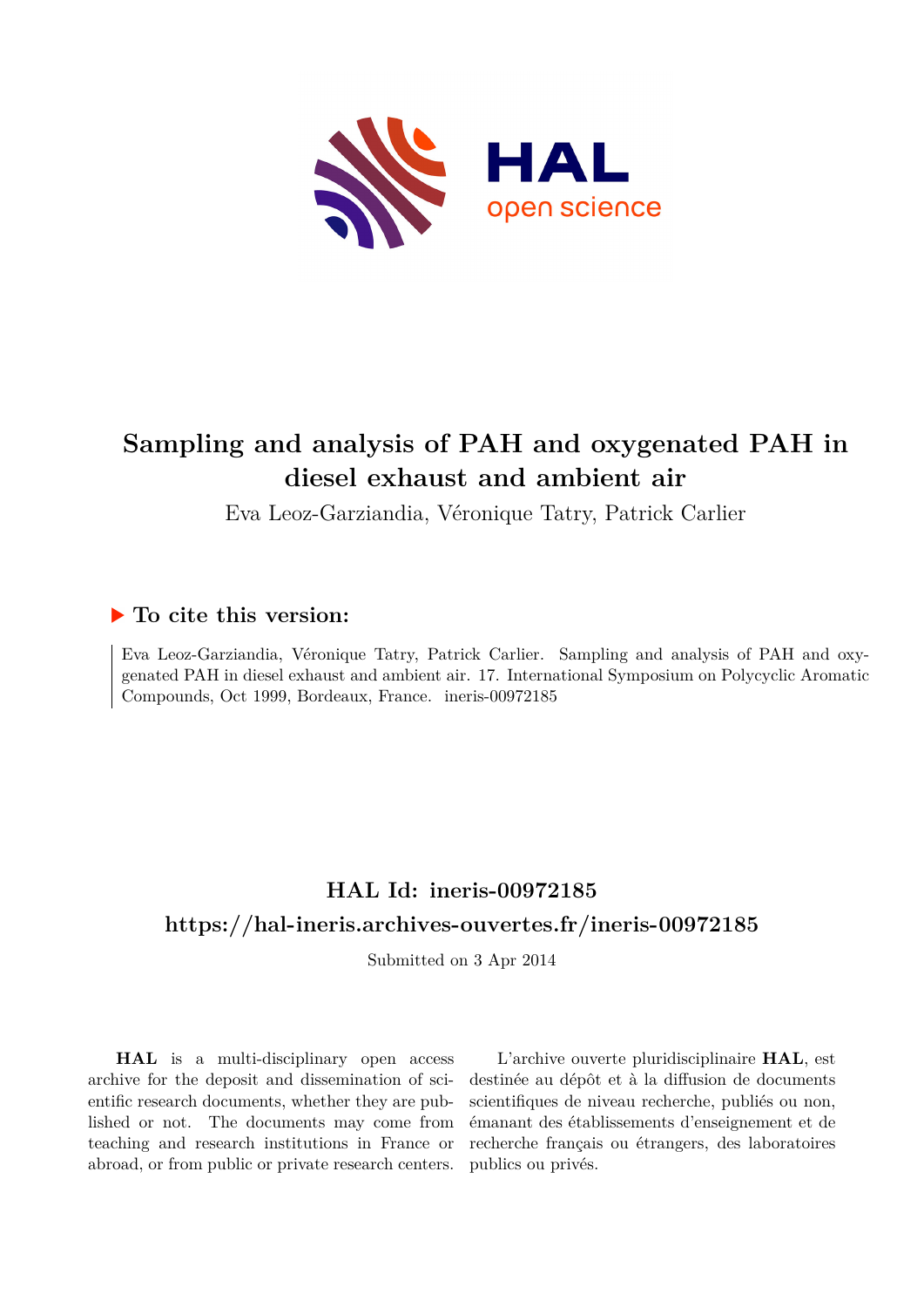## SAMPLING AND ANALYSIS OF POLYCYCLIC AROMATIC HYDROCARBONS (PAH) AND OXYGENATED PAH IN DIESEL EXHAUST AND AMBIENT AIR

## Eva LEOTZ-GARTZIANDIA<sup>(1)</sup>, Véronique TATRY<sup>(1)</sup> and Patrick CARLIER(2)

(l)INERIS (Institut National de l'Environnement Industriel et des Risques) Parc Technologique Alata, B.P. 2, 60550 Verneuil-en-Halatte, France (2)LISA (Laboratoire Interuniversitaire des Systèmes Atmosphériques) Univeristé Paris XII, 61 avenue du Général de Gaulle, 94010 Créteil cedex, France

**Abstract.** Polycyclic Aromatic Hydrocarbons (PAH) and their oxygenated derivatives occur in particles or in the vapour phase in the atmosphere. Some of these compounds, particularly the PAH, are known as strong carcinogens and/or mutagens. Emissions from diesel engines are an important source of these contaminants in urban air. In this work, the chemical composition of diesel particles was studied from two different perspectives: the gaz/particule partitioning and the different size fractions of these compounds. A dilution tunnel, with a diesel car connected, was built for the purpose of this study. Measurements were carried out near a motorway in Paris for comparison to the tunnel test results. The results show, firstly, that the gaseous phase of the PAH is predominant (up to 20 times) with respect to the particulate phase, and that the PAH and their derivatives are mainly adsorbed in the very fine particulate fraction (for particle size under 0.4  $\mu$ m). Secondly, the oxygenated PAH, neglected in the majority of previous studies, are predominant with respect to the PAH.

Keywords : diesel emissions dilution chamber gas/particle partitioning PAH oxygenated PAH

 $99 - 75a$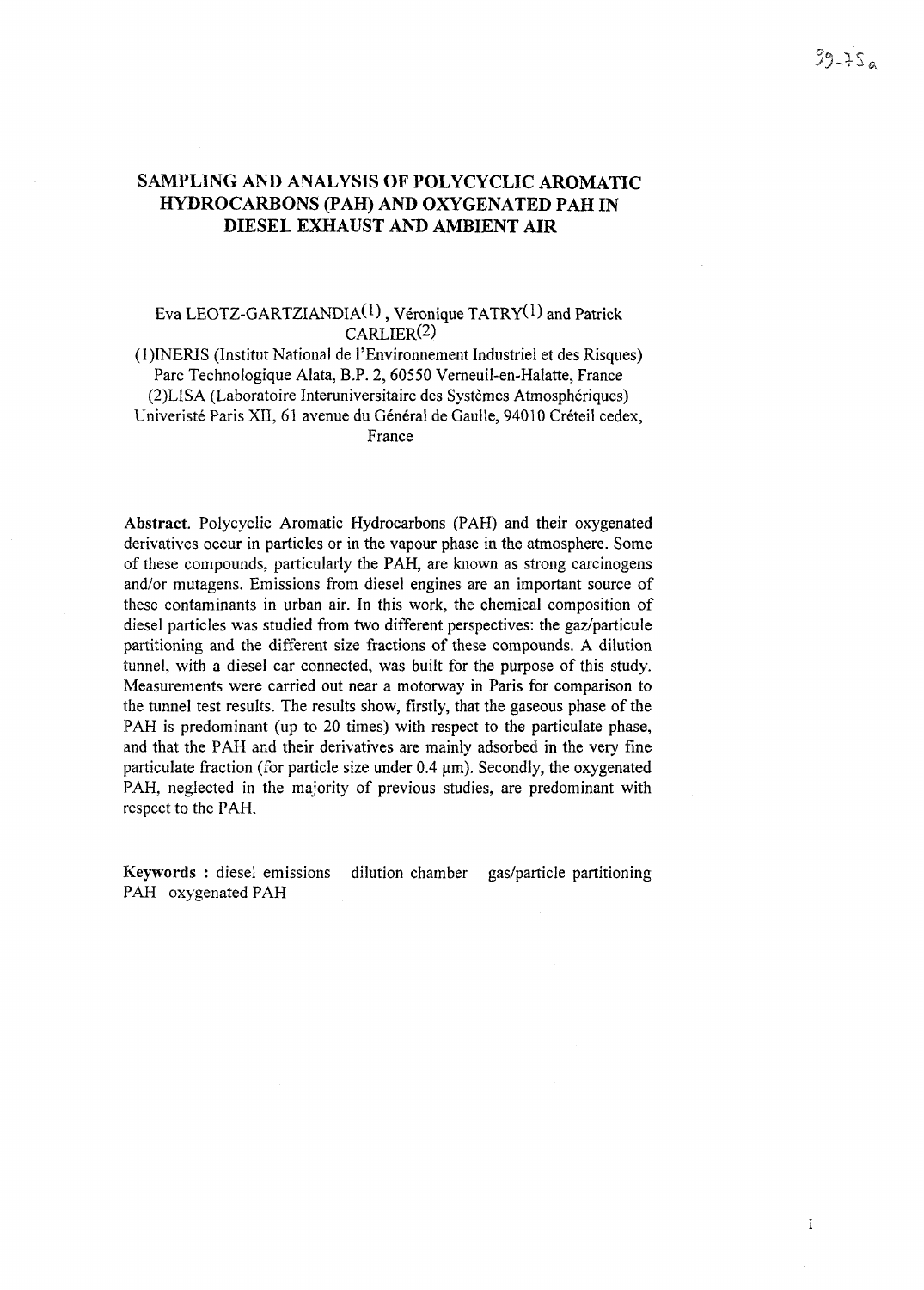#### 1. INTRODUCTION

Several epidemiological studies indicate that mortalities and morbidities can be correlated to the concentrations of atmospheric aerosols [1,2] and short term health effects (respiratory problems, asthme incidents...) have been reported too [3]. These problems are normally associated with very fine particles (diameter  $\leq 2$  or 3 µm)

In urban air 50 to 80 % of fine particles come from traffic sources. In France, diesel engines account for 30 % of the total traffic. In 1995 the French motor industry estimated that 87 % of these particles came from diesel vehicles, 12 % came from gasoline vehicles without catalysed engines and 1 % came from vehicles with catalysed engines.

The Diesel exhaust is a complex mixture of gases, vapours and particulate matter that is the result of the incomplete combustion of diesel fuel and lubricants. In general 10 % to 40 % of the particle phase consists of organic compounds extractable by solvents. These extracts include PAH and many oxygenated PAH. Several of these compounds are found distributed between both the gaseous and particulate phases [4,5,6].

Diesel particles are very small (average diameter near  $0.2 \mu m$ ), they have a respirable size, and once they are inhaled, they can reach the pulmonary alveoli, carrying with them any adsorbed organic compounds. This can provoke respiratory problems as well as mutagenic or genotoxic effects. There is a wider knowledge of the toxicity of PAH e.g., BaP, than there is for oxygenated PAH, for which complete toxicological data is not yet available.

For a comprehensive assessment of the health risks of diesel emissions it is necessary to have a good understanding of their chemical identity, atmospheric concentrations, the distribution between the particulate and gaseous phases, and also their biological activity.

#### 2. DIESEL PARTICLES

The particle phase of diesel emissions consists of aggregates of spherical carbonaceous particles (about 0.2 um in mass median aerodynamic diameter), upon which significant amounts of highmolecular-weight organic compounds are adsorbed when the hot engine exhaust cools down to ambient temperature (figure 1). The particles in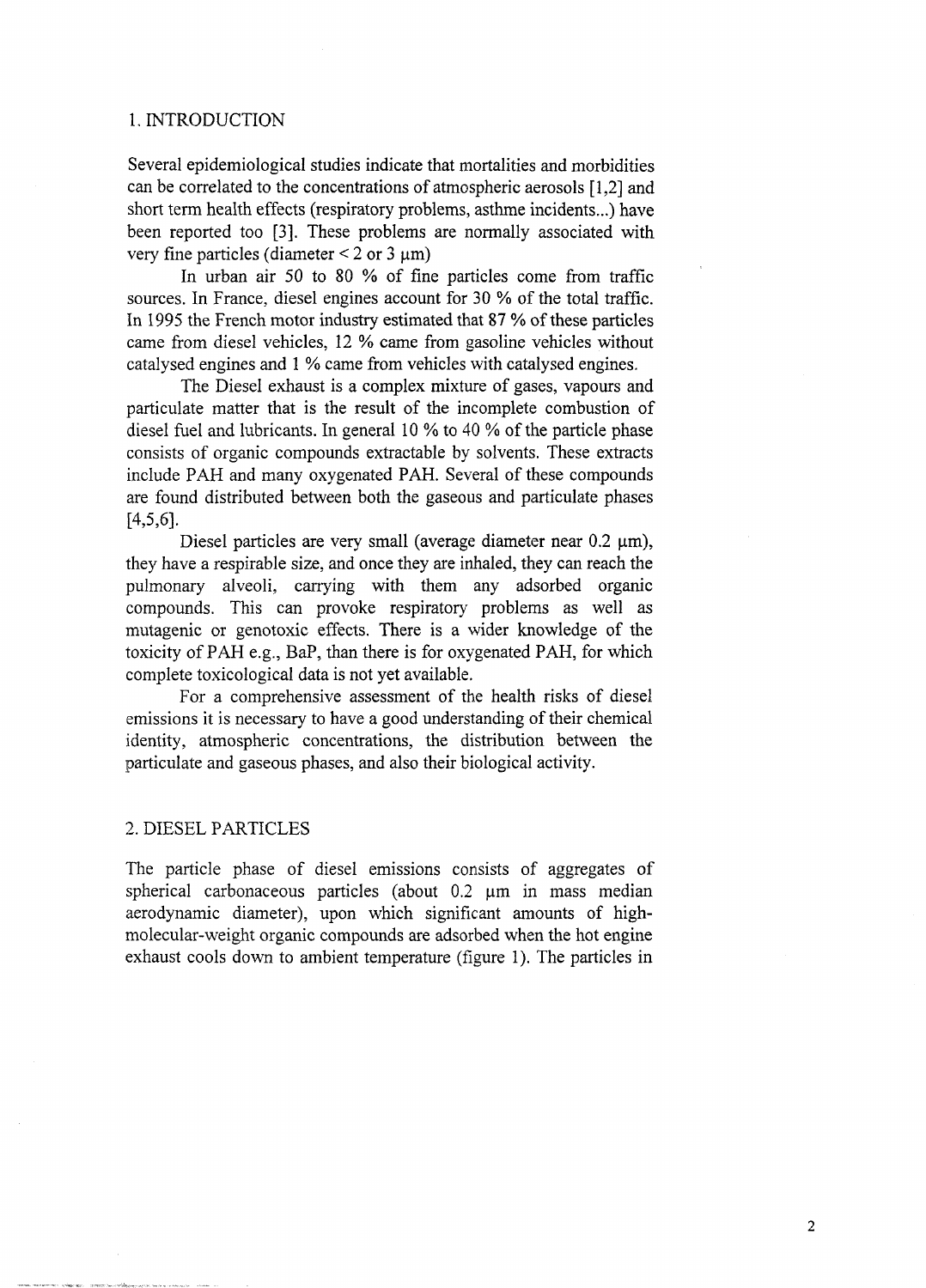diesel emissions are unique, because they have large surface areas allowing the adsorption of organic compounds.



# FIGURE 1. Schematic drawing of diesel particles and vapor-phase compounds (H.E.I., 1995)

10 to 40 % of the diesel particulate mass is normally due to organic compounds which include high-molecular-weight hydrocarbons and semi-volatile hydrocarbons.

The organic compounds present in diesel particles can be classified into three groups:

- aliphatic hydrocarbons: alkanes, alkenes ...

- aromatic hydrocarbons: polycyclic aromatic hydrocarbons (PAH)
- polar hydrocarbons: oxygenated and nitrated PAH,

dicarboxylics acids, alcanoic acids...[7].<br>The distribution of these compounds between the gas and The distribution of these compounds between the gas and particle (adsorbed) phases depends on the physico-chemical properties, e.g. ambient temperature and humidity.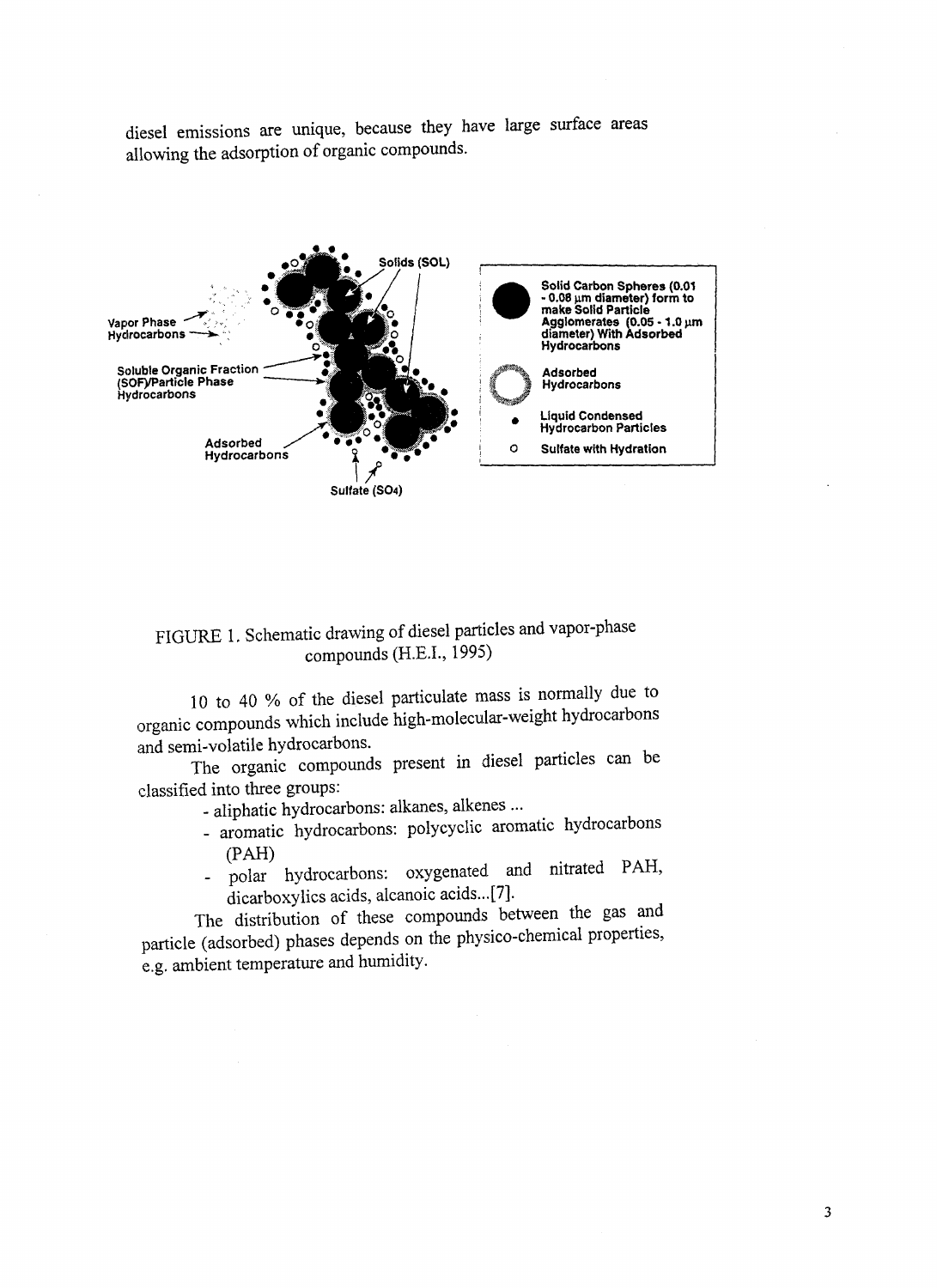Diesel particles have been classified as "probably carcinogenic" in humans by the « Centre International de Recherche sur le Cancer (CIRC) » and the US EPA (Environmental Protection Agency) and several hydrocarbons present in these particles are or are suspected to be carcinogenic and/or mutagenic (e.g. BaP, BaA, DBahA, nitro-PY, fluorenone).

After inhalation these compounds can be absorbed by the organism and mutations in humans can be induced by them. Therefore, they could conceivably play a role in both genotoxic and non-genotoxic carcinogenesis [8,9].

Our work was focused on two aspects:

- characterization of organic compounds in the diesel particles in a dilution tunnel, both in the particle and the gas phases and in different size fractions, with special emphasis on oxygenated PAH.
- the collection of atmospheric particles during a test campaign in the neighbourhood of Porte d'Auteuil in Paris to compare their composition with the results obtained with the particles collected in the dilution tunnel experiments.

#### 3. EXPERIMENTAL

3.1. Choice of the organic compounds.

They were chosen because they are known to be : molecular markers for diesel emissions, toxic or suspected toxic substances and photochemically active.

We chose:

- aromatic hydrocarbons : 17 HAP from EPA Method TO-13: NAP, ACE, AC, FLN, PHE, ANT, FL, PY, B(a)A, CHR, B(e)P, B(b)F,  $B(k)F$ ,  $B(a)P$ ,  $DB(ah)A$ ,  $B(ghi)P$ ,  $IP$ 

- polar hydrocarbons : 1-napthaldehyde, fluorenone, anthraquinone, phenanthrene-9-carboxaldehyde

### 3.2. Sampling methods

Samples of diesel particles were collected by using two différents apparatus :

- A High Volume Sampler (HVS) inspired on the PS-1 (General Metal Works Inc.) built in our laboratory. Particles were collected on a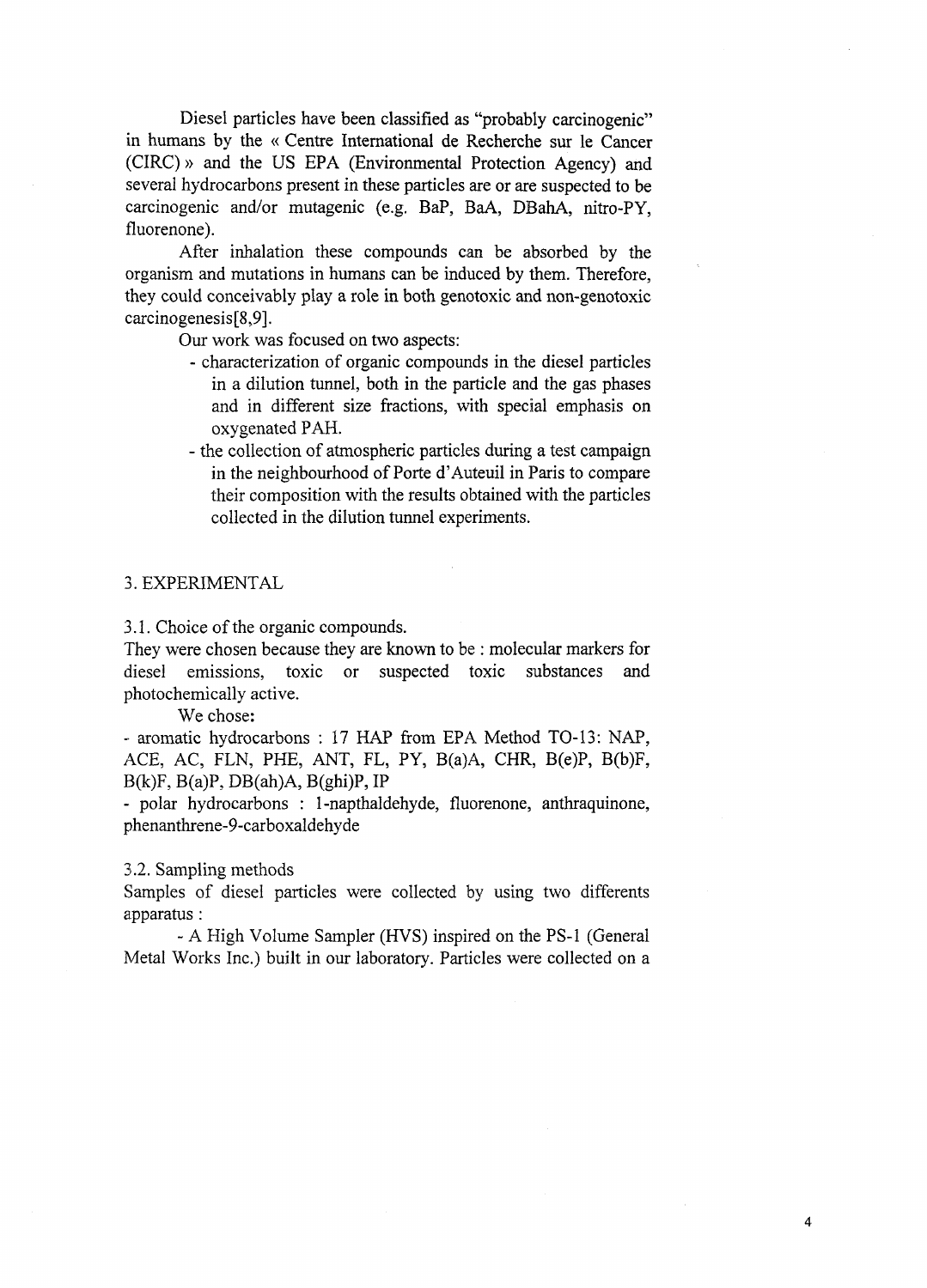10.16 cm diameter quartz fiber filter and the gas phase compounds were collected in two cylindrical plugs of polyurethane foam (PUF) located downstream of the filter. The flow rate was approximately 17  $Nm<sup>3</sup>/h$ .

- And a 6-stage cascade impactor (Andersen) in order to separate particles according to their aerodynamic size. Quartz fiber filters were used. The différents stages of the impactor were separated in four granulometrics groups to minimize the analytical work :  $> 4.2 \mu m$  (A), 1.3-4.2  $\mu$ m (group B), 0.4-1.3  $\mu$ m (group C) and <0.4  $\mu$ m (group D or final stage). The flow rate was about 33  $Nm^3/h$ .

After air sampling the PUF and the filters were wrapped in aluminium foils and stored at 4 °C. They were always analysed within 48 h.

#### 3.3. Analytical methods

All samples (filters and PUF) were Soxhlet extracted with dichloromethane for 24 hours. The extracts were concentrated under a current of nitrogen and transferred into hexane. The samples were cleaned up on a alumina-silicagel column containing 1 g alumina (5 % water) and 1 g silicagel (5 % water). 1 ml of hexane containing the extract was added to the top of the column and the PAH were eluted with 4 ml of dichloromethane:hexane (20:80) mixture and the oxygenated PAH were eluted with 4 ml of methanol: dichloromethane (20:80) mixture.

The PAH were analyzed using a HPLC with fluorescence/UV detection and GC-MS apparatus. The oxygenated PAH were analyzed using a GC-FID and GC-MS apparatus.

Quantification was performed from the GC and HPLC profiles using representative hydrocarbons as external standards. Recovery rates of the analytical method and blanks were calculated for all the hydrocarbons studied and the results were corrected according to them.

The detection limit was 1 ng/m<sup>3</sup> for the oxygenated PAH and  $0.01 \text{ ng/m}^3$  for the PAH [10].

#### 4. THE DILUTION TUNNEL

We built a dilution tunnel which was connected to a diesel car. With this tunnel it was possible:

- to use a standard car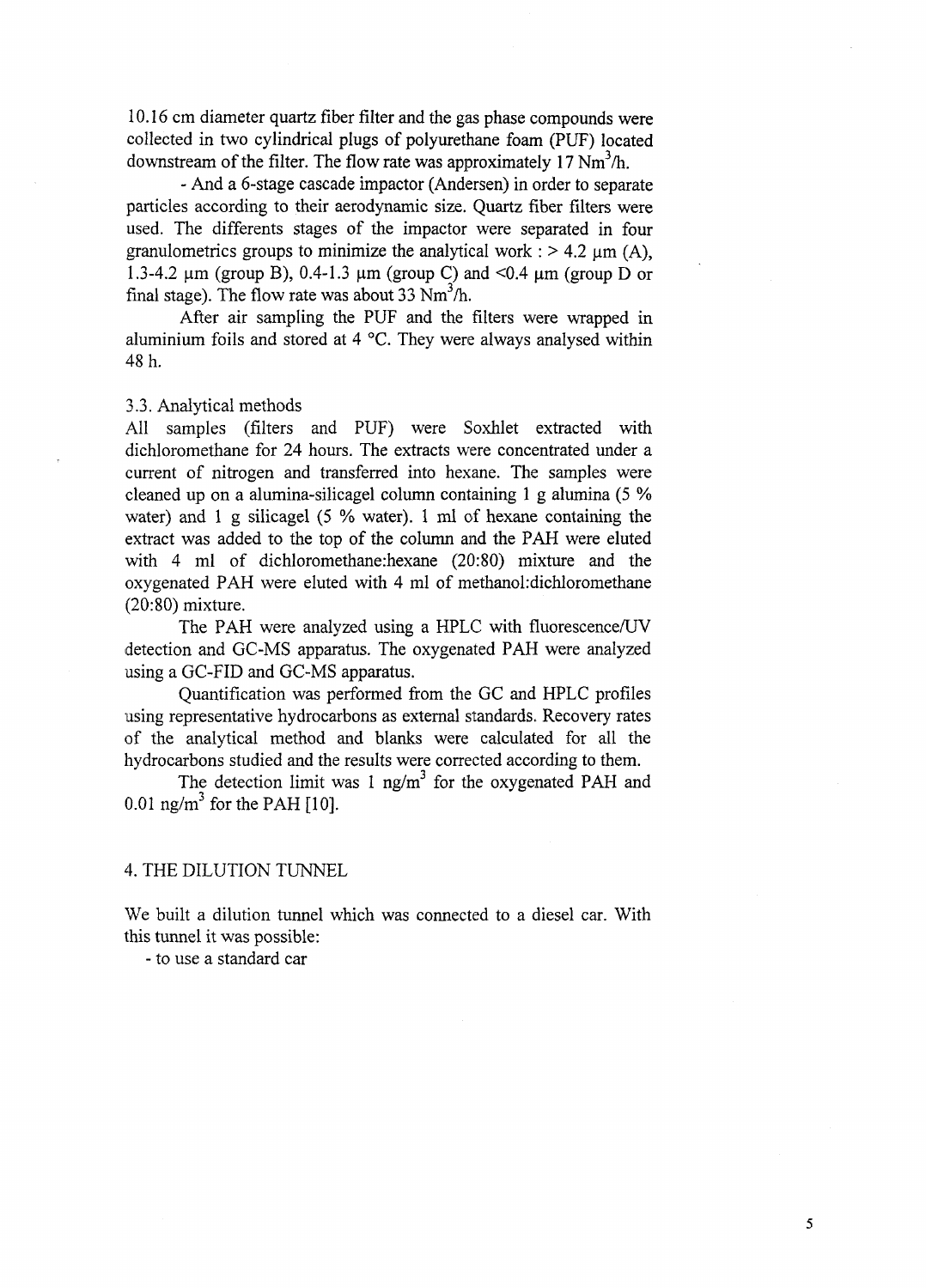- to efficiently dilute the exhaust gases and to obtain an homogeneous mixture between exhaust gases and ambient air (which is filtered later on).
- to reproduce the chemical and physical phenomena (like reactions, and the adsorption of the compounds on the particles)
- to monitor temperature, humidity and compounds like  $NO<sub>x</sub>$  and CO<sub>2</sub>
- to connect the HVS and the impactor

Stainless steel was used for the tunnel and quartz wool permitted thermal insulation (figure 3).

The flow in the tunnel was optimised for the different samplers to allow collection under isokinetic conditions. 154 Nm<sup>3</sup>/h and 126  $Nm<sup>3</sup>/h$  for the HVS and the impactor, respectively.

Blank runs were carried out in the air dilution with the two apparatus. For oxygenated PAH the results were under detection limits. For PAH, the results for NAP, FL and PHE were between 1 and 6 ng/m<sup>3</sup> and for the others they were under detection limits.

### 5. RESULTS AND DISCUSSION

5.1.Characterization of organic composition of diesel particles

For this study The « Institut Français du Pétrole, IFP » supplied a car and a reference fuel. Real time determinations of temperature, humidity, carbon dioxide  $(CO_2)$  and oxides of nitrogen  $(NO_x)$  were carried out in the dilution tunnel. Each sample was obtained during 5 minutes at 30 °C with the HVS and the impactor and each experiment was carried out three times. A good repeatability of the experiments was observed.

All the organic compounds studied were found in the diesel exhaust (gas and particulate). The n-alkanes and a complex mixture of branched and cyclic hydrocarbons was found in each sample.

Table 1 show the concentrations of PAH in gas and particle phases. PHE, FL and PY were the major constituent, these compounds are characteristic molecular markers for diesel exhaust components [11]. The concentration of NAP in the gas phase was high.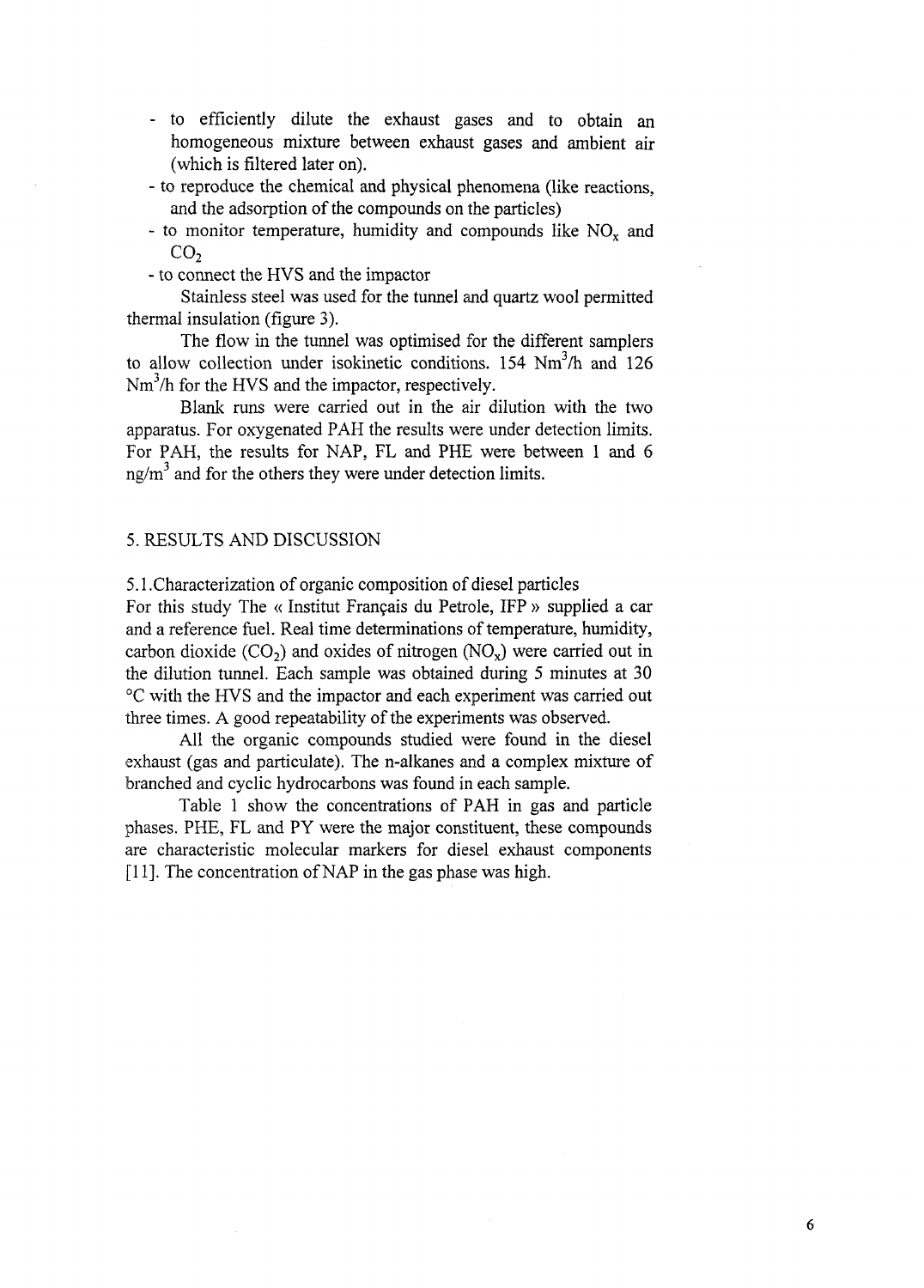|                          | Particle<br>Gas |         |
|--------------------------|-----------------|---------|
|                          | (ng/m3)         | (ng/m3) |
| <b>NAP</b>               | 0.26            | 149.19  |
| <b>ACE</b>               | 0.00            | 11.18   |
| ÄC                       | 0.00            | 7.25    |
| <b>FLN</b>               | 0.18            | 13.79   |
| PHE                      | 2.14            | 36.47   |
| <b>ANT</b>               | 0.30            | 12.07   |
| $\overline{\mathbf{FL}}$ | 0.10            | 7.86    |
| $\overline{\mathbf{PY}}$ | 0.93            | 3.81    |
| B(a)A                    | 0.32            | 0.60    |
| <b>CHR</b>               | 0.11            | 0.40    |
| B(e)P                    | 0.04            | 0.00    |
| B(b)F                    | 0.04            | 0.06    |
| B(k)F                    | 0.02            | 0.00    |
| B(a)P                    | 0.04            | 0.00    |
| DB(ah)A                  | 0.03            | 0.00    |
| B(ghi)P                  | 0.06            | 0.00    |
| IP                       | 0.04            | 0.00    |

TABLE 1. Concentration of the gaseous and particulate phases of PAH in diesel exhaust (the mean of three values).

In the three experiments the gaseous fraction was predominant with respect to the particulate phase (Figure 2). Up to 15 times more predominant for the PAH between FLN and FL. The importance of sampling the gas phase was demonstrated.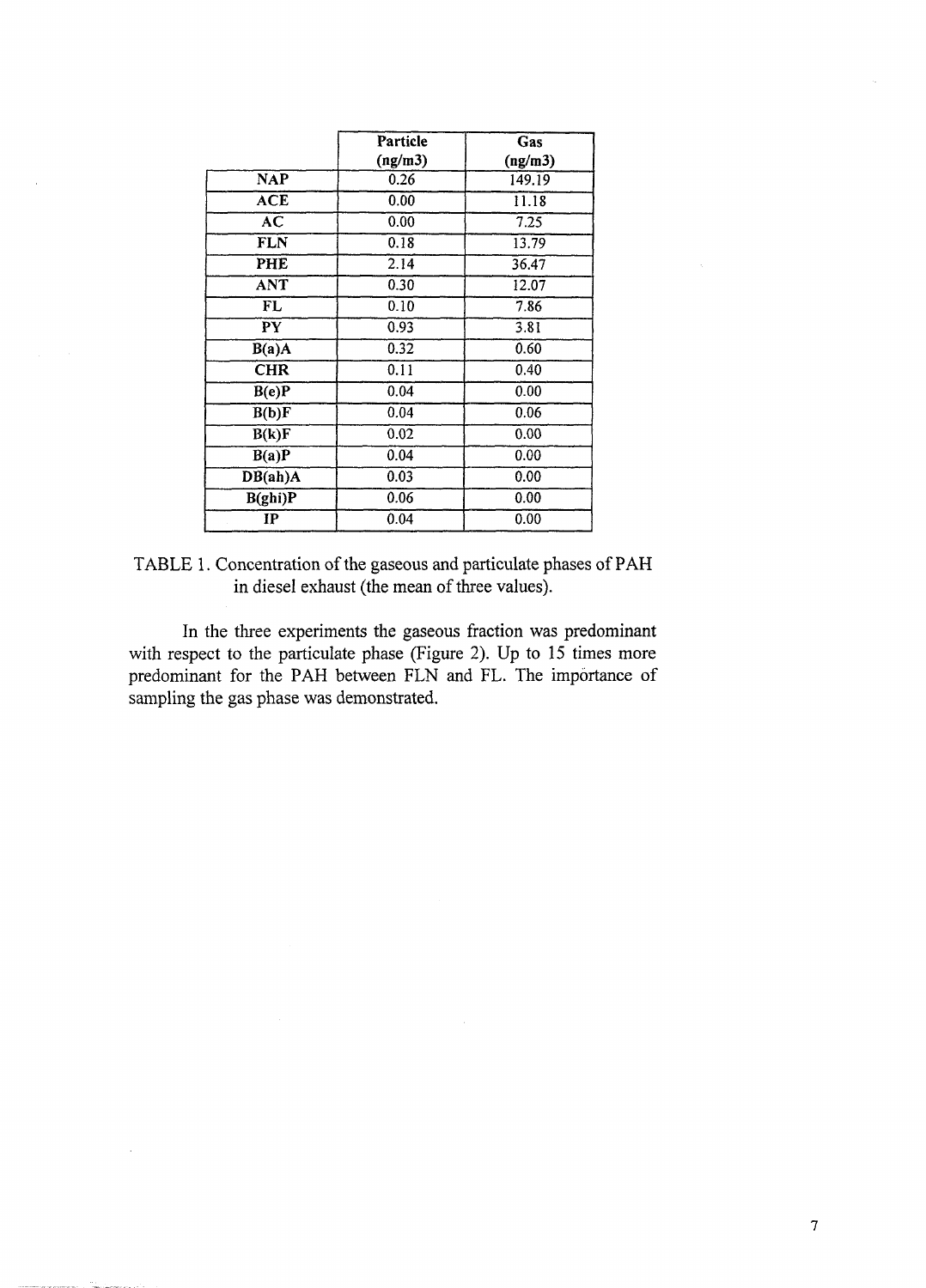

FIGURE 2. The percentage distribution of each PAH between the gas and particle phases.

4 series of diagnostic PAH ratios were defined (the particle phase was only used) for comparison with the ones corresponding to diesel source inputs [12,13]. In Table 2 a good correlation with the available data in the previous studies is shown.

|                 | Filter 1 | Filter 2 | Filter 3 | <b>Diesel</b><br>[12, 13] | Gasoline<br>[12, 13] |
|-----------------|----------|----------|----------|---------------------------|----------------------|
| PHE/(PHE+ANT)   | 0.87     | 0.88     | 0.88     |                           | 0.77                 |
| $FL/(FL+PY)$    | 0.1      | 0        | 0.16     |                           | 0.43                 |
| BeP/(BeP+BaP)   | 0.59     | 0.46     | 0.5      | 0.44                      | 0.53                 |
| $IP/(IP+BghiP)$ | 0.44     | 0.39     | 0.44     | 0.46                      | 0.18                 |

TABLE 2. Source imputs correlation ratios for this study and the previous studies.

The results obtained for the oxygenated PAH are shown in Figure 3, for both the gas and particulate phases. The naphtaldehyde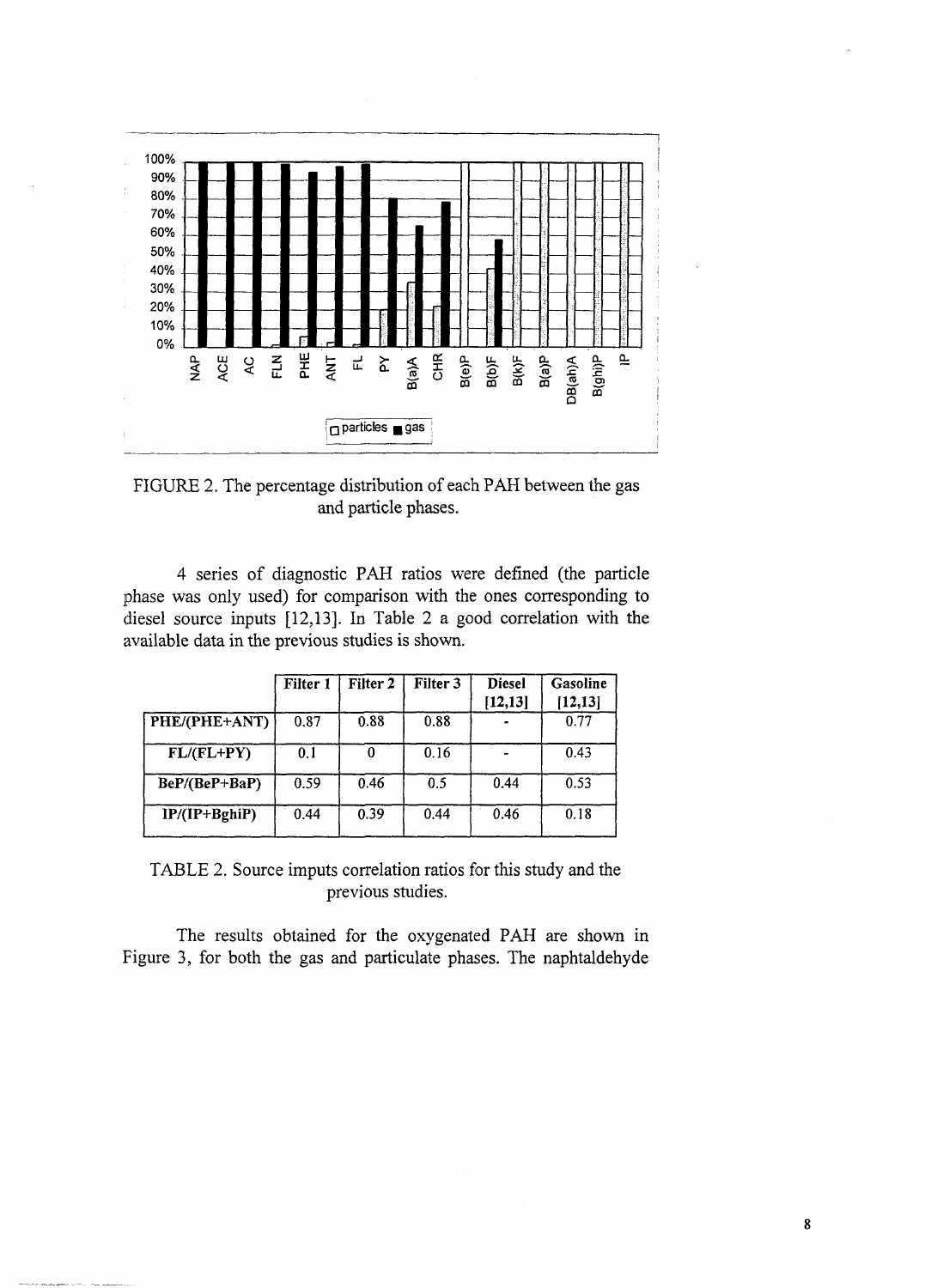was the major component in the two phases. Contrary to what we saw for the PAH, the concentration of oxygenated PAH in the particle phase was greater than that of the gas phase. This is because the volatility of these compounds is less than that of the PAH.



FIGURE 3. Concentration of the gaseous and particulate phases of the oxygenated PAH in diesel exhaust (the mean of three values).

The results obtained showed that there is a bigger proportion of oxygenated PAH than PAH in the particulate phase. For the compounds studied, the sum of concentrations of the 4 oxygenated PAH was 30 times greater than the sum of the concentrations of the 17 PAH This shows that the importance of these compounds has been under estimated as they have been neglected in the majority of previous studies.

The same PAH and oxygenated PAH were identified with the impactor. The concentration of oxygenated PAH was greater than that of PAH again, and the results obtained showed, that all the studied compounds (PAH and oxygenated PAH) are mainly found in the very fine particulate fraction (for particle size under 0.4 *urn)* Fig 4.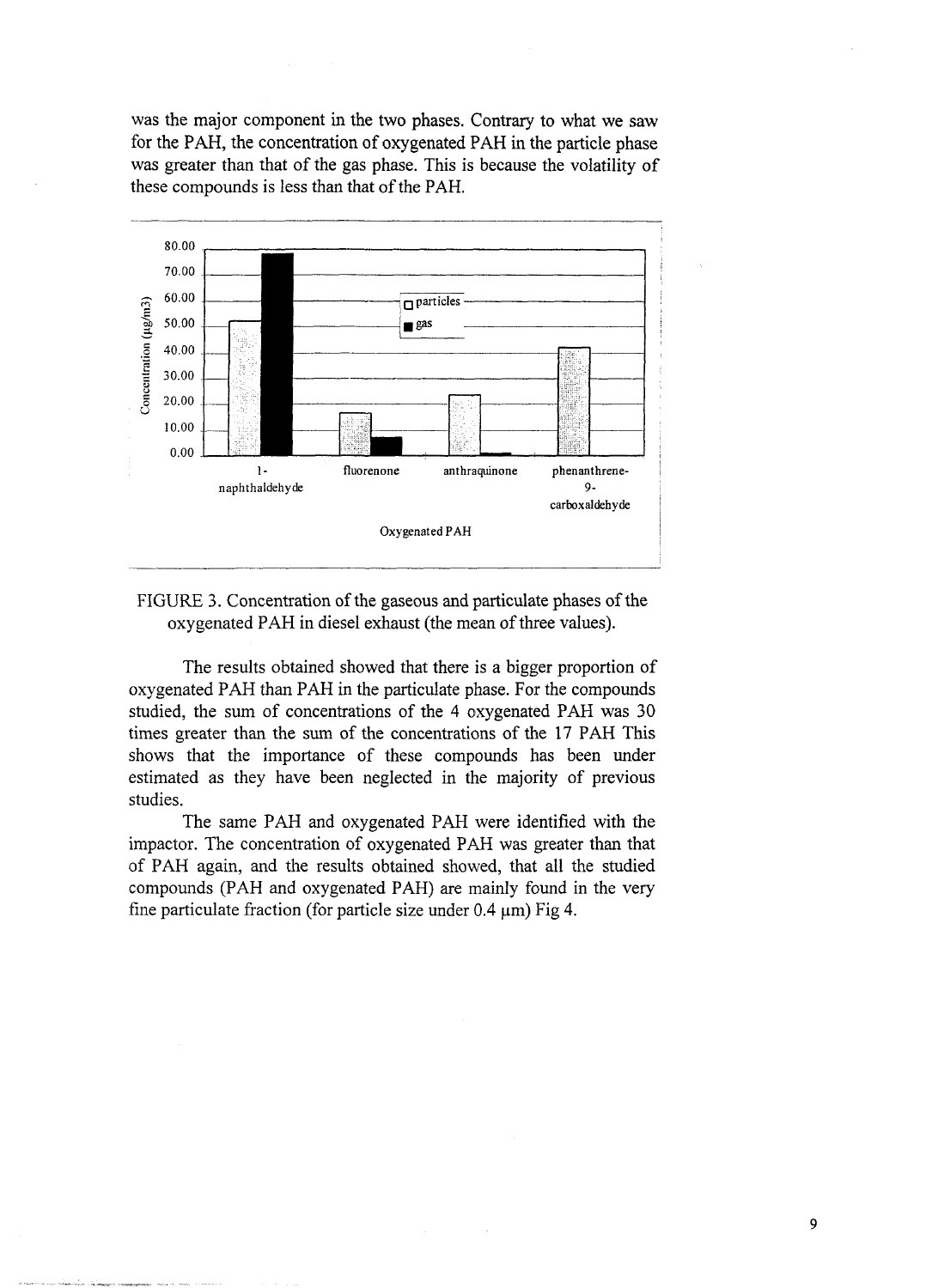

FIGURE 4. Concentration of PAH in the different size partitions in diesel exhaust.

 $\mathcal{L}$ 

 $\mathcal{L}$ 

 $\omega^*$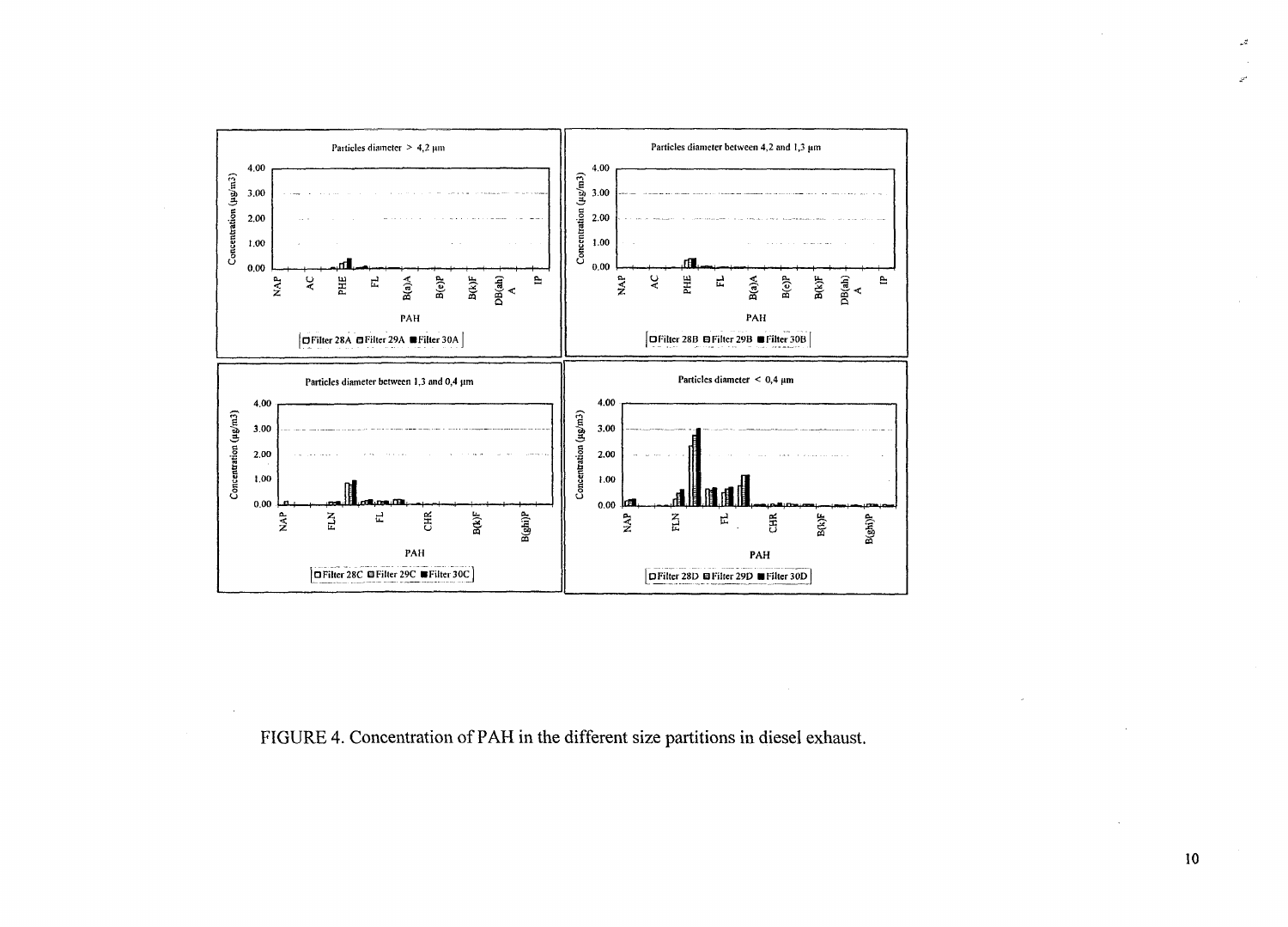This fraction can reach the pulmonary alveoli, which enhaces the risk of introducing the organic compounds, present in these particles, into the organism.

Table 2 summarises the toxicological data of studied compounds [14].

| PAH                        | Toxicity | Cancerogenity | Mutagenity                   | Reported in    |
|----------------------------|----------|---------------|------------------------------|----------------|
| Naphtalene                 | Moderate | Not confirmed |                              | EPA-TSCA       |
| Acenaphthylene             | Moderate |               | Established                  | EPA-TSCA       |
| Acénaphthène               | Moderate |               | Established                  | EPA-TSCA       |
| Fluorène                   | Weak     |               | Established                  | EPA-TSCA, IARC |
| Phénanthrène               | Moderate |               | Established                  | EPA-TSCA, IARC |
| Anthracene                 | Moderate |               | Established                  | EPA-TSCA, IARC |
| Fluoranthène               | Moderate | Not confirmed | Established<br>*             | EPA-TSCA, IARC |
| Pyrène                     | Moderate | Not confirmed | Established<br>$\ast$        | EPA-TSCA, IARC |
| Benzo(a)anthra<br>cène     | Poison   | Confirmed     | Established<br>$\frac{1}{2}$ | EPA-TSCA, IARC |
| Chrysène                   |          | Confirmed     | Established *                | EPA-TSCA, IARC |
| Benzo(b)fluoran<br>thene   |          | Confirmed     | Established                  | <b>IARC</b>    |
| Benzo(k)fluoran<br>thene   |          | Confirmed     | Established                  | <b>IARC</b>    |
| Benzo(a)pyrene             | Poison   | Confirmed     | Established<br>$\ast$        | EPA-TSCA, IARC |
| <b>Benzo(e)pyrene</b>      |          | Not confirmed | Established<br>*             | <b>JARC</b>    |
| Indeno(1,2,3-<br>cd)pvrene |          | Confirmed     | Established                  | EPA-TSCA, IARC |
| Benzo(g,h,i)pérv<br>lène   |          | Not confirmed | Established                  | <b>IARC</b>    |
| Dibenzo(a,h)ant<br>hracène | Poison   | Confirmed     | Established *                | EPA-TSCA, IARC |
| ïЗ<br>naphthaidehyde       | Moderate |               |                              | EPA-TSCA       |
| Fluorenone                 |          | Not confirmed |                              | EPA-TSCA       |
| Anthraquinone              | Moderate |               | Established                  | EPA-TSCA       |

\* Human mutagen

Ń.

IARC : International Agency for Research on Cancer

EPA-TSCA : Environmental Protection Agency-Toxic Substances Control Act

TABLE 2. Toxicological data of PAH and Oxygenated PAH studied in this work [14]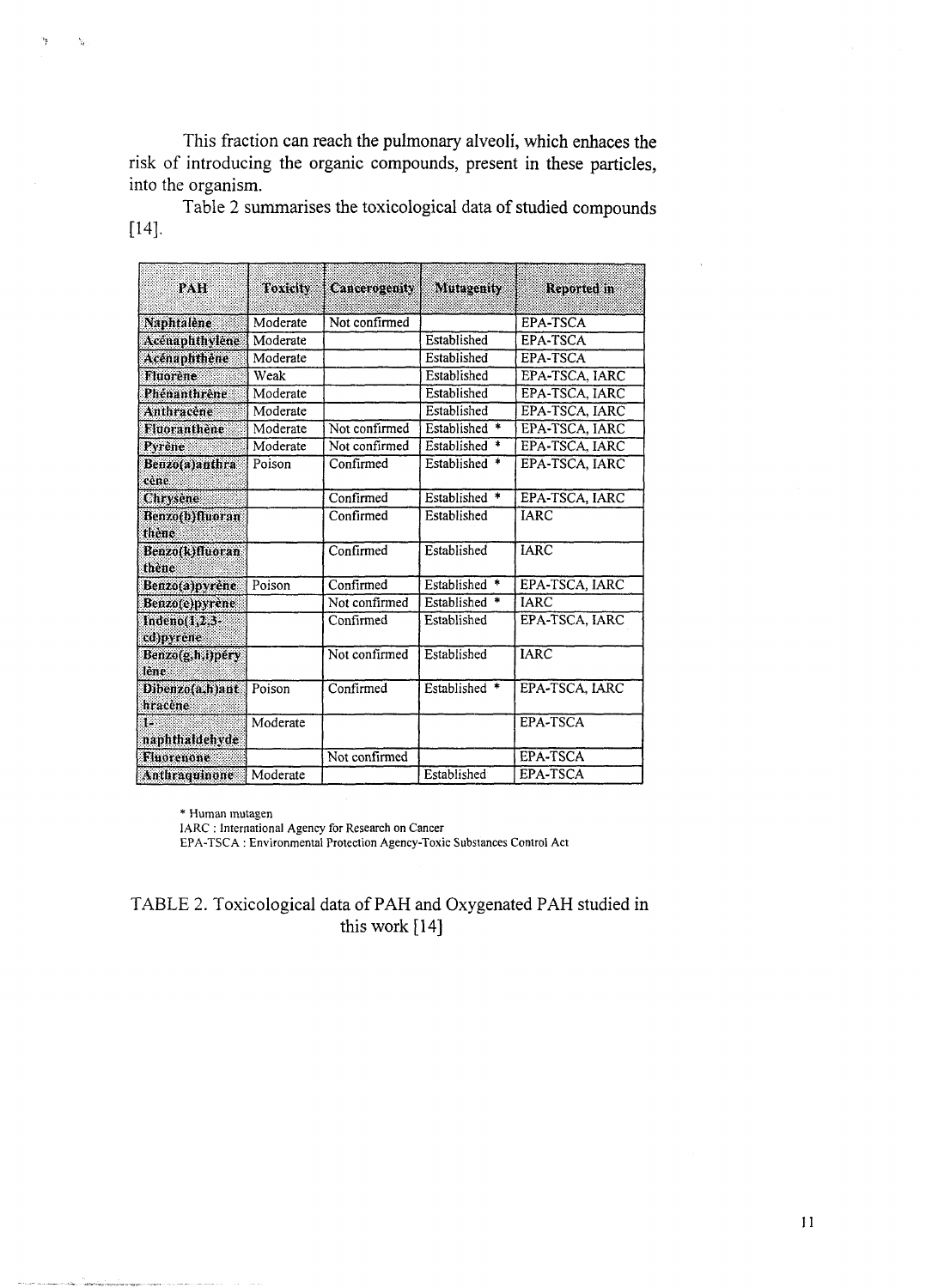Extensive toxicological data are available for PAH which is not the case for oxygenated PAH, particularly for phenanthrene-9 carboxaldehyde. A few toxicological data are available for them with respect to the evaluation of the air quality.

#### 5.2. Paris campaign

To complete the tunnel dilution tests, measurements were carried out near a motorway for a week (Paris-Porte d'Auteuil). A HVS was used to collect the gas and particle phases for PAH and oxygenated PAH.

2 series of 12 h samplings (day and night) for 5 days were performed. The CO, NO,  $NO<sub>2</sub>$ , traffic and carbon data were obtained during the same period. A good correlation between CO, NO, trafic and the PAH and oxygenated PAH maxima was observed, and the concentration of these compounds was high in the day samplers.

We systematically observed, a predominance of the gaseous fraction with respect to the particulate phase, up to 10 to 20 times more predominant for PAH between FLN and FL (Fig 5) and a higher concentration of oxygenated PAH than PAH in the particulate phase, by a factor of almost 10 (Fig 6). It is important to recall again that some of the oxygenated PAH family are mutagenic, but current toxicological knowledge is poor.



• FIGURE 5. A day concentrations of PAH in Porte d'Auteuil (Paris)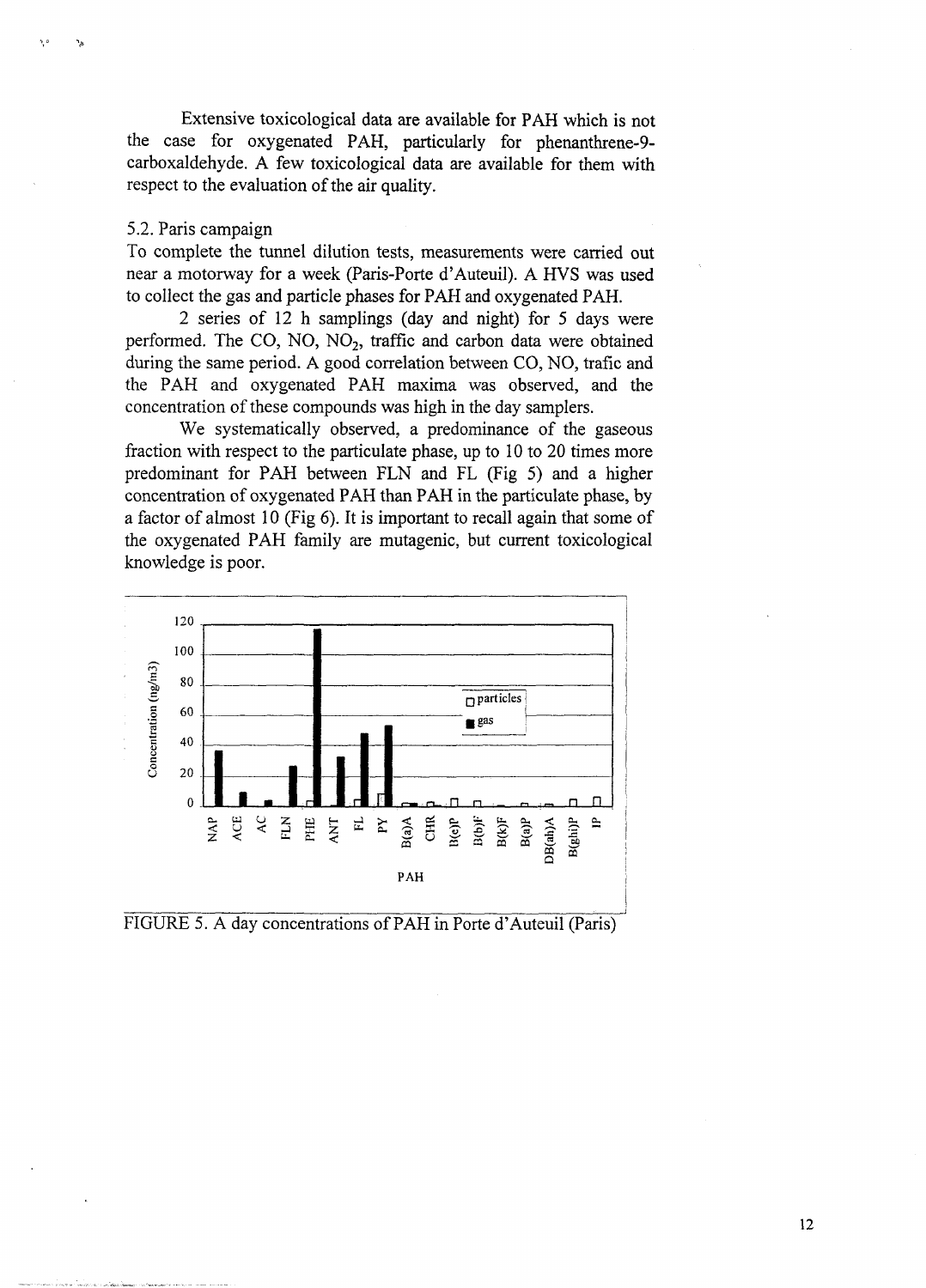

ξē

 $\mathbf{P}_\mathcal{E}$ 

## FIGURE 6. Concentration of the gaseous and particulat phases of oxygenated PAH at Porte d'Auteuil during the day.

We observed too the contribution of different sources of samples: vehicular emissions (diesel and gasoline) and natural emissions (measurements were carried out in spring near the « Bois de Boulogne »).

The percentage distribution of PAH in diesel as determinated by the test results is shown in Fig 7 and they are compared to those previously found in gasoline [15].

Fig 8 shows the percentage distribution of these PAH found in the sampled particulate phase during the day-time sampling campaign at Paris.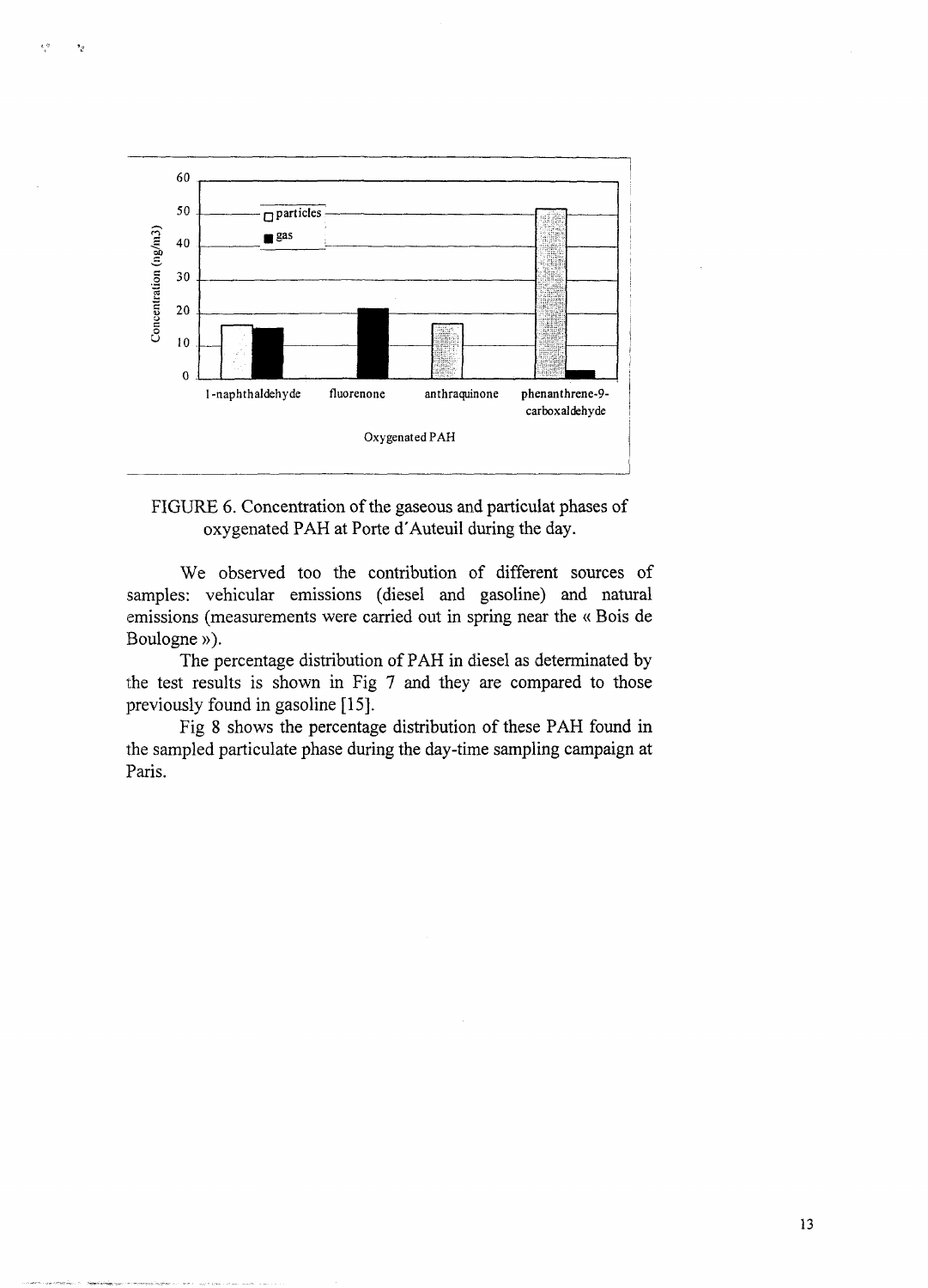

۰,

 $\mathbf{v}$ 





FIGURE 8. Profils of PAH obtained in the Paris campaign.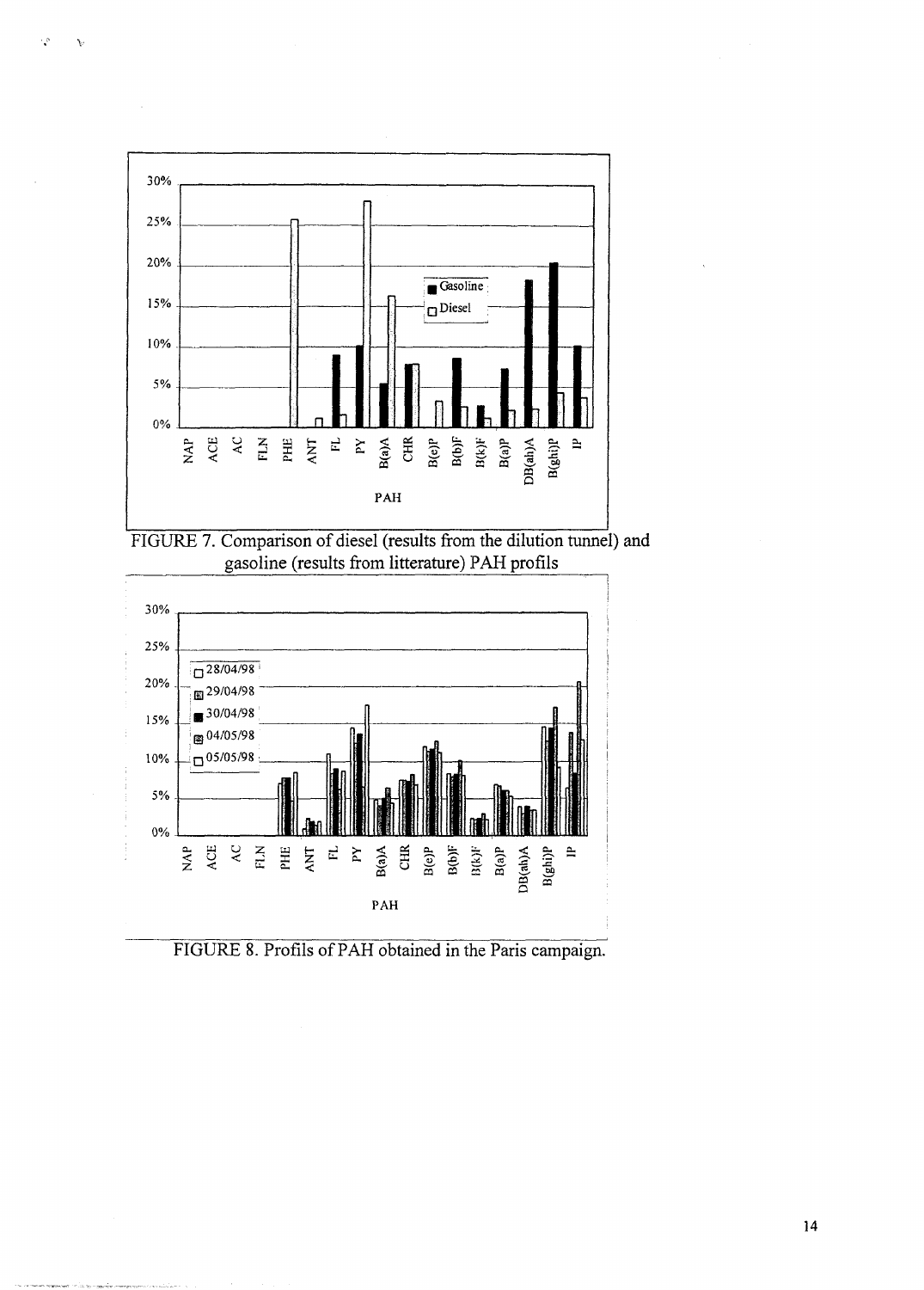Comparing the profiles of fig 7 with those of fig 8, a good correlation is observed, however, it can be noted that the contribution of both fuel types appears to be similar.

### 6. CONCLUSION

ky (r

 $\mathbf{1}_{\mathbf{A}}$ 

The analysis of each sample of diesel exhaust showed that besides PAH and oxygenated PAH, the organic fraction also contained n-alkanes and an unresolved complex mixture (UCM) of hydrocarbons. These compounds are characteristic of petroleum residues and vehicular exhaust.

PAH and oxygenated PAH were identified in both the gaseous and particulate phases ant the results show the extent of the distribution between the two phases. In both the field and tunnel experiments it was observed that the PAH were predominantly found in the gaseous phase rather than in the particulate phase.

The work, therefore, highlights the importance of the sampling the gaseous phase, something which has been often neglected in previous studies.

Determination of the size distribution of diesel particles showed that the organic compounds were mainly adsorbed onto the very fine particulate fraction  $(< 0.4 \mu m)$ . Particles of this size can reach the pulmonary alveoli carrying with them any adsorbed organics species such as PAH or oxygenated PAH.

In fact, oxygenated PAH were found to be present at greater concentrations than the PAH in the particulate phase. In the tunnel experiments up to 30 times more oxygenated PAH than PAH were found while the factor for ambient air was about 10. This factor is surely under estimated and very few toxicological data exist for these compounds. Given the high concentrations found, further studies are required for investigating these compounds in ambient air.

Finally, the field studies clearly show the contribution of traffic sources to the urban aerosol. However, the lack of supplementary information inhibits the possibility of recognising the exact contribution of diesel to urban aerosols. Nevertheless, the results observed show the same trends as those seen in the tunnel experiments with respect to the importance of sampling the gaseous phase for organics compounds as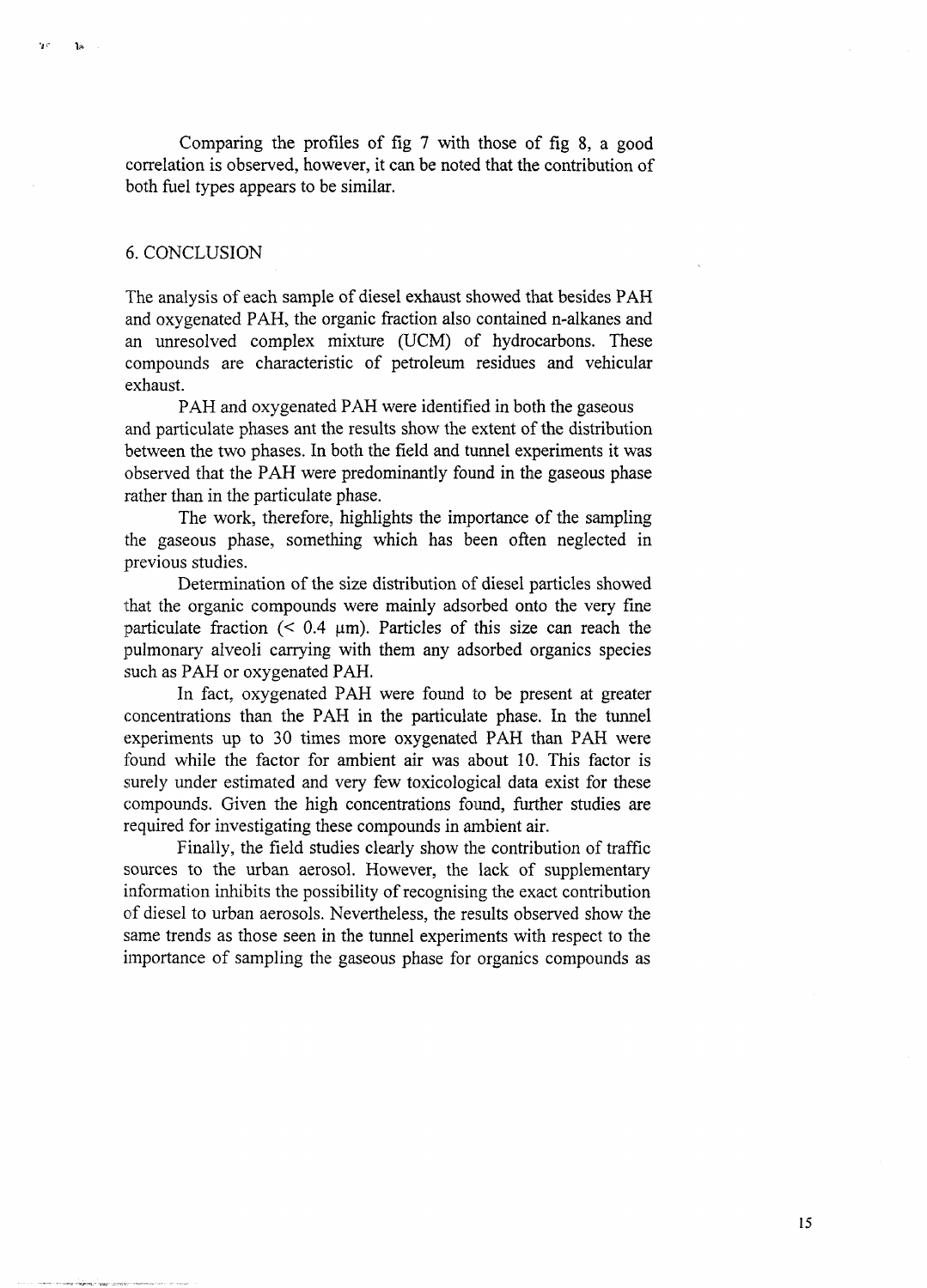well as the predominance of oxygenated PAH in the particulate phase.

#### ACKNOWLEDGEMENT

 $\mathbf{A}$ 

This work was supported by French Ministry of Territorial Planning and Environment under contracts 24/96 and 19/97 and by Ademe-Primequal Program under contract 96 66 012, and carried out in collaboration with IFP (Institut Français du Pétrole). The authors would like to express their gratitude to Mrs. Nathalie Bocquet, Mrs. Maryse Marlière, Mrs. Claudine Viley and Mr. Bruno Triart for their technical assistance.

#### REFERENCES

1. K.R. Spumy, *J. Aerosol ScL,* 27, S473-S4776 (1996).

2. J. Schwartz, D. W. Dockery and L. M. Neas, *J. Air & Waste Manage Assoc,* 46, 927-939 (1996).

3. Société française de santé publique : *La pollution atmosphérique d'origine automobile et la santé publique.* Bilan de 15 ans de recherche internationale. Collection santé et société, N 4. ISBN 2-911489-02-0 (1996).

4. N.Y. Kado, R.A. Okamoto, P.A. Kuzmick, C.J. Rathbun et D.P.H. Hsieh, *Chemosphere,* 33(3), 495-516 (1996).

5. B.R.T. Simoneit, *Inter. J. Environ. Anal. Chem.,* 23,207-237 (1986).

6. R.N. Westerholm, J. Almen, H. Li, J.U. Rannug, K.-E. Egeback and K. Gragg, *Environ. Sci. TechnoL,* 25(2), 332-338 (1991).

7. J.O. Allen, N.M. Dookeran, K. Taghizadeh, A.L. Lafleur, K.A. Smith and A.F. Sarofim, *Environ. Sci. TechnoL,* 31(7), 2064-2070 (1997).

8. Health Effects Institute (HEI), Diesel exhaust : a critical analysis of emissions, exposure, and health effects. A special report of the institute's diesel working group (1995).

9. T. Nielsen, H.E. Jorgensen, J.C. Larsen and M. Poulsen, *The Science of the Total Environment,* **189/190,**41-49 (1996).

10. E. Leotz-Gartziandia, *PhD Thesis,* Université Paris VII (1998).

11. P. Masclet, K. Nikolau and G. Mouvier, In Physico-Chemical behavior of atmospheric pollutant. *Proceeding of the third European Symposium held in Varese, Italy,* 10-12 April, 616-626 (1984).